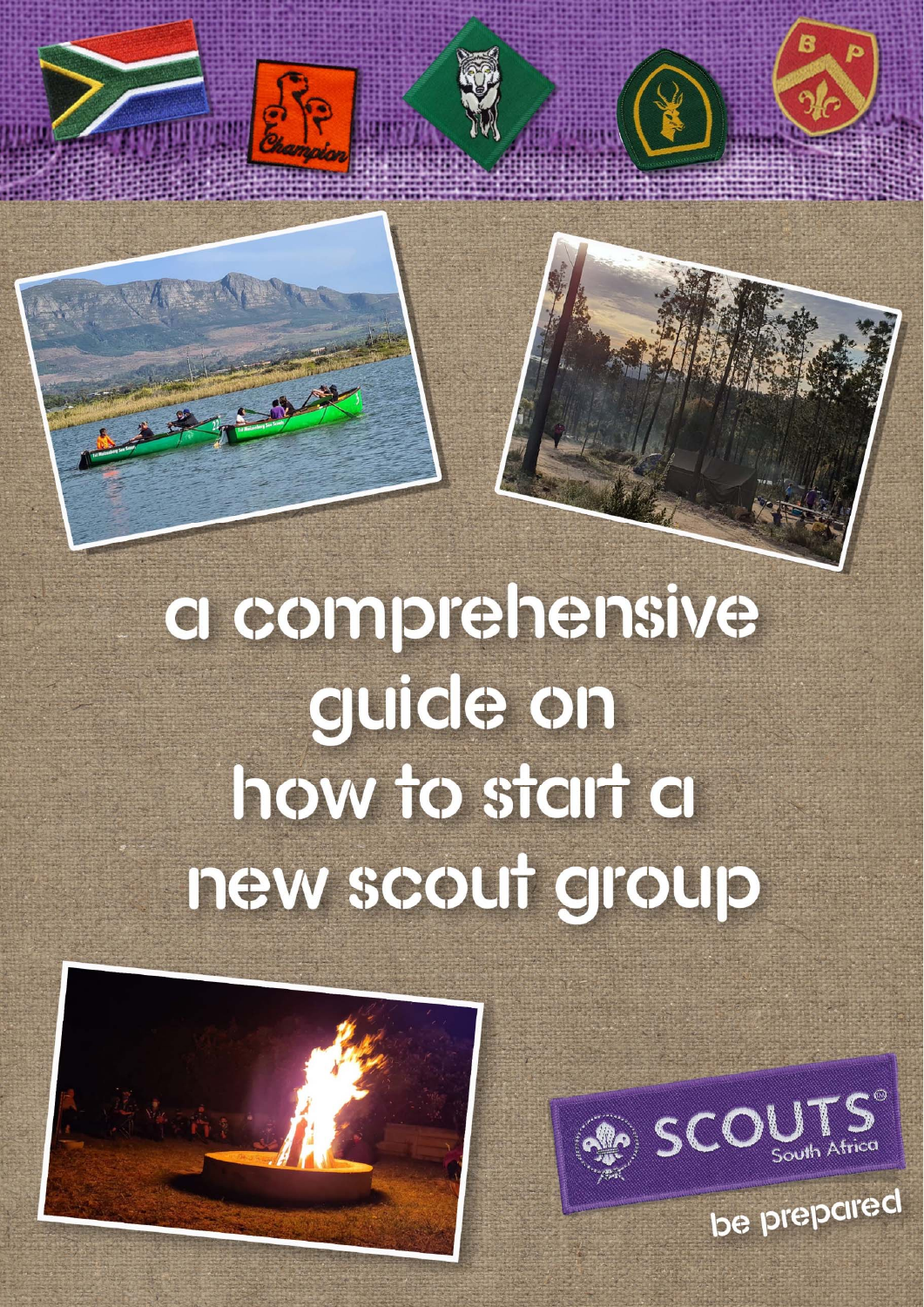**Africa** 1451

be prepared

# **Contents**

|                                             | 5                |  |  |
|---------------------------------------------|------------------|--|--|
|                                             | 5                |  |  |
|                                             |                  |  |  |
|                                             |                  |  |  |
|                                             |                  |  |  |
|                                             |                  |  |  |
|                                             | 6                |  |  |
|                                             | 6                |  |  |
|                                             |                  |  |  |
|                                             |                  |  |  |
|                                             |                  |  |  |
|                                             | $\boldsymbol{6}$ |  |  |
|                                             | $\overline{7}$   |  |  |
|                                             |                  |  |  |
|                                             |                  |  |  |
|                                             |                  |  |  |
|                                             |                  |  |  |
| 2.6.1. Group Committee Appointment/ Vote  8 |                  |  |  |
|                                             |                  |  |  |
|                                             |                  |  |  |
|                                             |                  |  |  |
|                                             | 8                |  |  |
|                                             | 8                |  |  |
|                                             |                  |  |  |
|                                             | 9                |  |  |
|                                             | 9                |  |  |
|                                             | 9                |  |  |
|                                             | 9                |  |  |
|                                             |                  |  |  |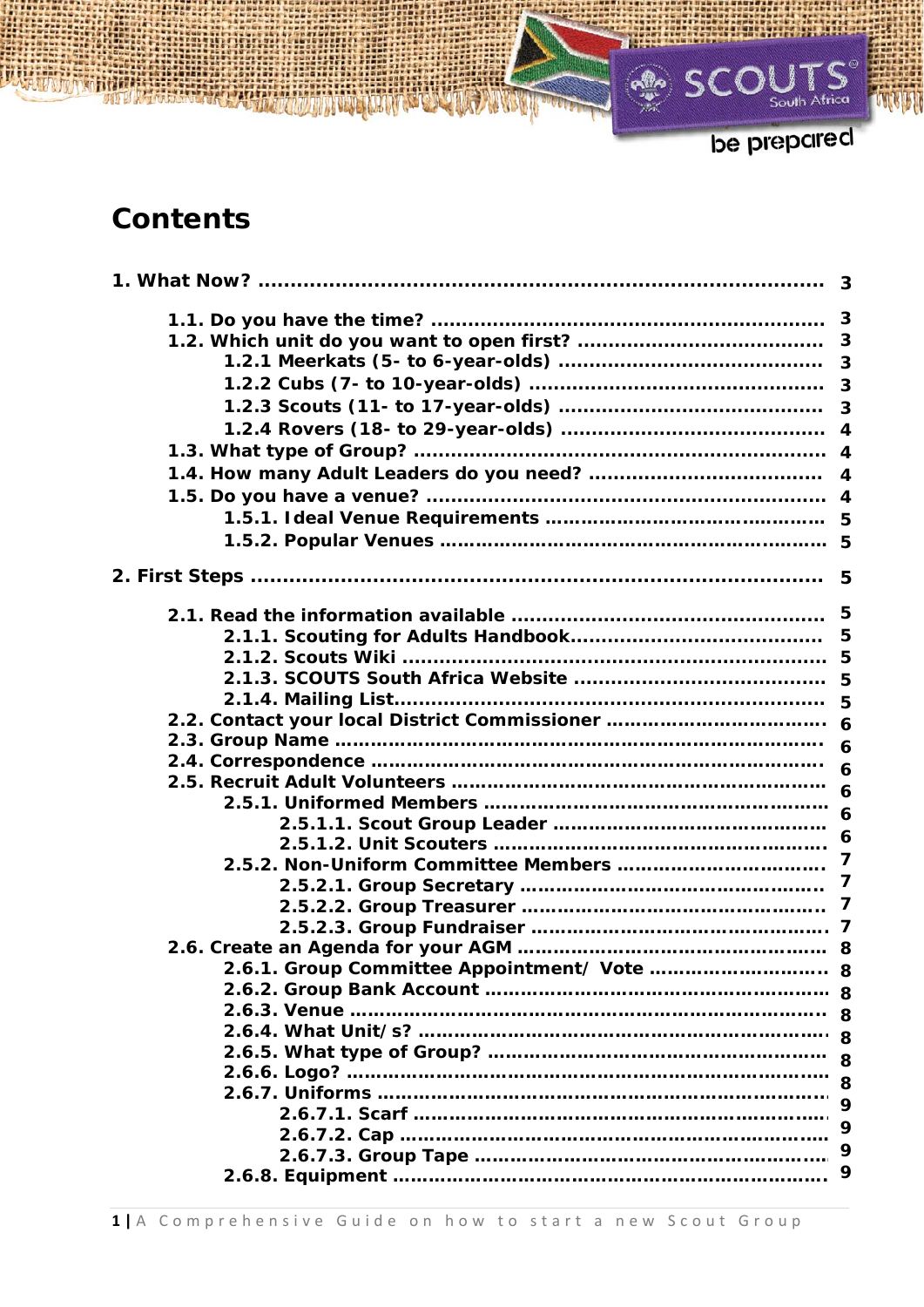# be prepared

South Africa

|                                                           | 10 |  |
|-----------------------------------------------------------|----|--|
|                                                           |    |  |
|                                                           |    |  |
|                                                           |    |  |
| 3.1. Sign Up and Register/ Invest Adult Leaders  11       |    |  |
|                                                           |    |  |
|                                                           |    |  |
|                                                           |    |  |
|                                                           |    |  |
|                                                           | 13 |  |
|                                                           | 14 |  |
|                                                           | 14 |  |
|                                                           | 14 |  |
|                                                           | 15 |  |
|                                                           |    |  |
|                                                           | 15 |  |
|                                                           | 16 |  |
|                                                           | 16 |  |
|                                                           | 16 |  |
|                                                           |    |  |
|                                                           |    |  |
|                                                           |    |  |
|                                                           |    |  |
|                                                           |    |  |
|                                                           | 17 |  |
|                                                           | 18 |  |
|                                                           |    |  |
|                                                           | 18 |  |
|                                                           | 19 |  |
|                                                           | 19 |  |
|                                                           | 20 |  |
| 3.11. Important contact names and numbers to keep on file | 21 |  |

A CONSENSER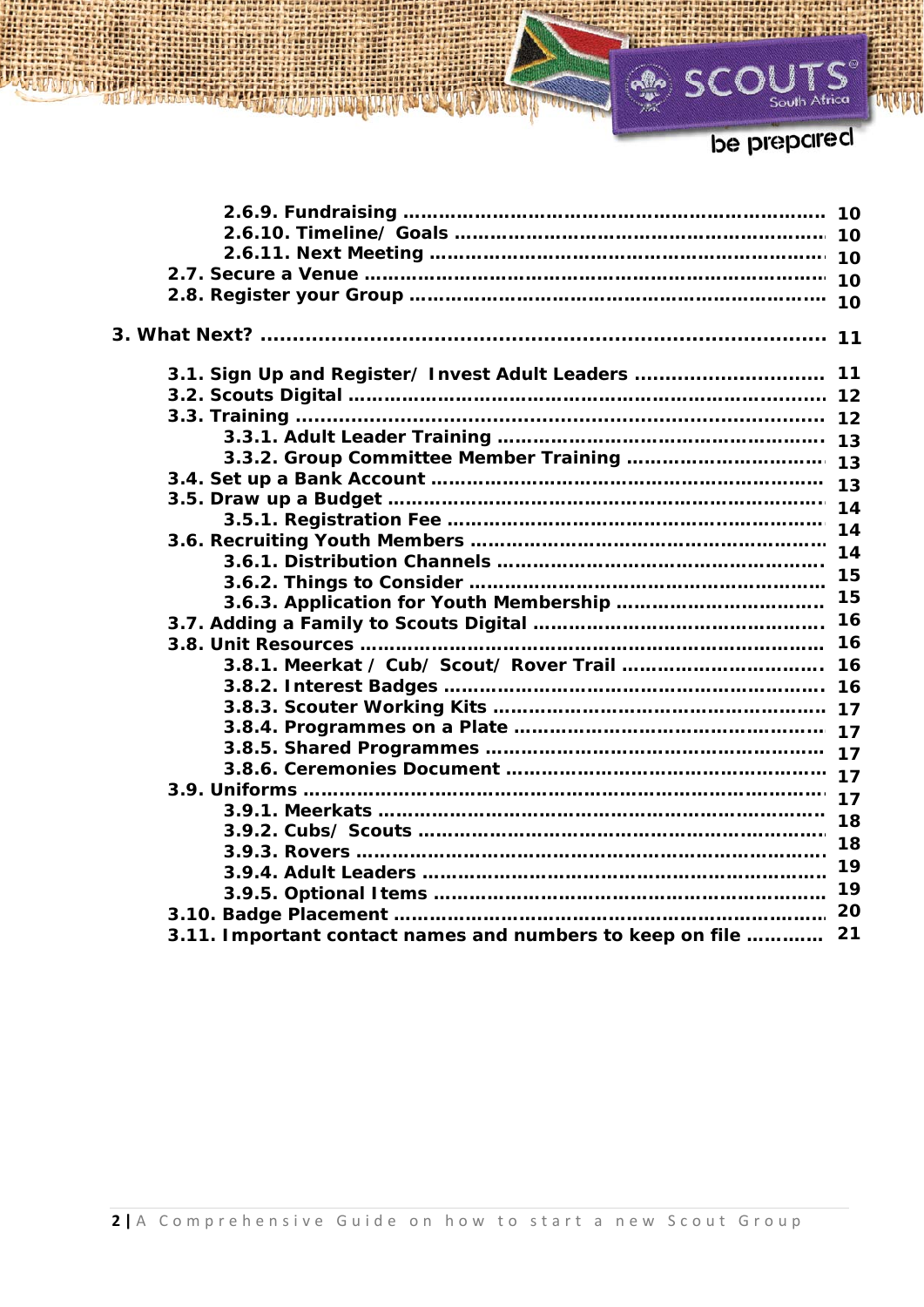

# **A Comprehensive Guide on how to start a new Scout Group**

Congratulations! You have taken the first step on your way to starting a Scout Group. Whether it be for your own children or to add something of value to your community, we can guarantee you that there is a reason that Scouting is the biggest youth development programme in the world, and you are about to embark on a grand adventure! This step-by-step guide is to help assist you on your way.

# **1. What Now?**

Before you get on your way, there are a few things you need to consider at the outset.

# **1.1 Do you have the time?**

Scouting is a commitment. There are no two ways around this. If you decide to embark on this journey, you need to know that your time will be invested in making the Group run effectively. If you are looking for something that will provide you with plenty of outdoor activities to engage in, something to allow you to spend more time with your children, and a space to use your creative muscle to draw up exciting programmes to develop and nurture the children of your community, then you are in the right place!

# **1.2 Which Unit do you want to open first?**

There are currently 4 branches of Scouting in operation, these branches make up the different Units of your Group. The Unit/ Units you open depends on what resources you have available.

# **1.2.1 Meerkats (5- to 6-year-olds):**

The recommended size for a Den is 16 children (4 x Burrows of 4 Meerkats). Parents are expected to attend with their child, so you do not require a lot of Scouters (Adult Leaders) at the outset. However, there is a very quick turnaround time at this level so you will need to get a Cub Pack up and going quickly to cater for Meerkats aging out and moving to Cubs.

# **1.2.2 Cubs (7- to 10-year-olds):**

The recommended size for a Cub Pack is 24 children (4 x Sixes of 6 Cubs). The Scouters do not require special skills, provided they have a love for the outdoors and a willingness to learn. If you target to recruit children between the ages of 7 - 9, this will give you a year to open a Scout Troop for Cubs aging out (if not done simultaneously).

# **1.2.3 Scouts (11- to 17-year-olds)**

The recommended size for a Troop is 32 (4 x Patrols of 8 Scouts). Ideally one of your Scouters should have experience in Scouting as the Troop requires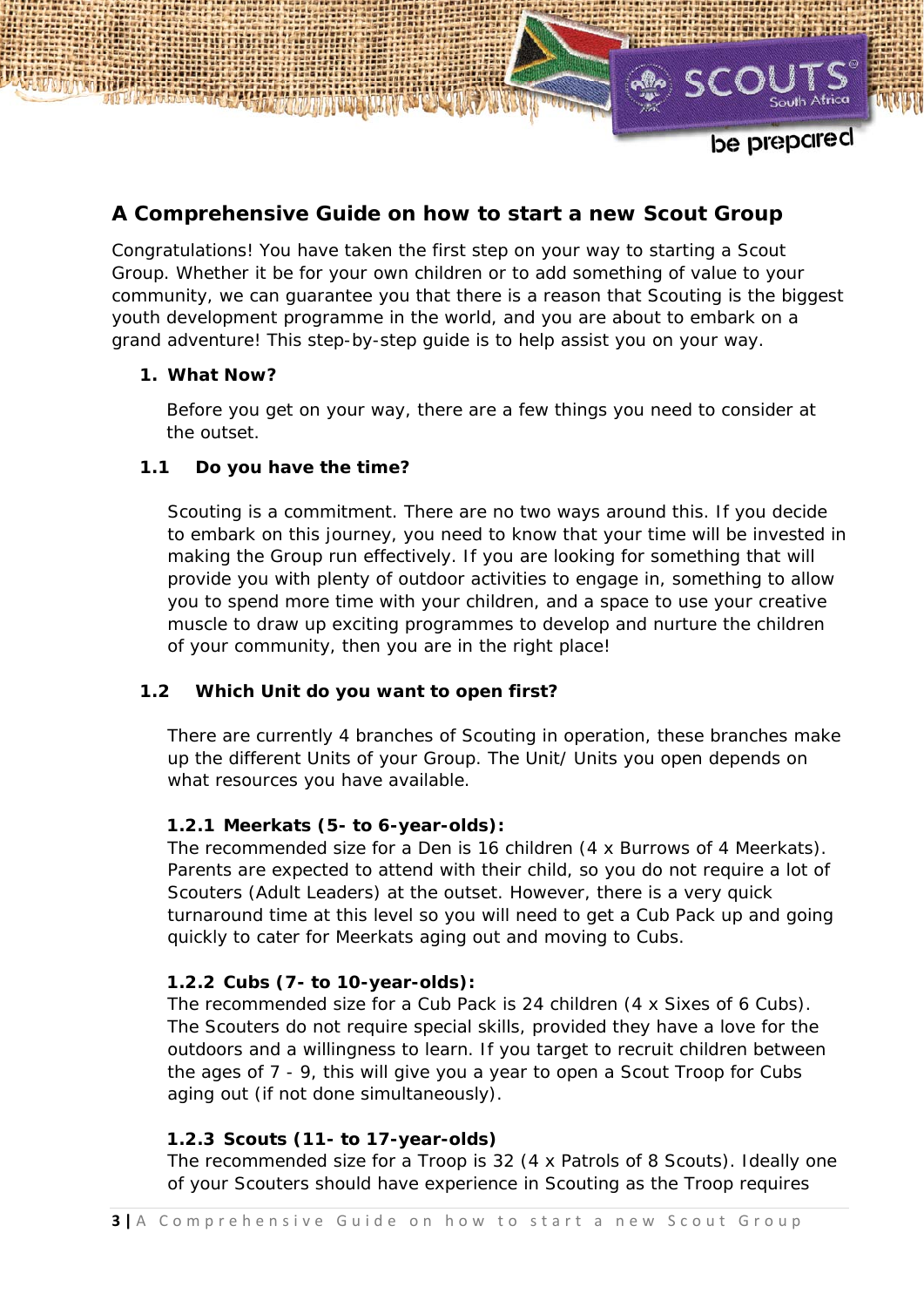

be prepared

specialised Scout Skills. If one adult has these skills, they can train the rest of the team accordingly. While experience helps, a love of the outdoors will suffice while you and your new team learn the necessary Scout skills required.

# **1.2.4 Rovers (18- to 29-year-olds)**

A Rover Crew is run by the Rovers themselves through a Crew Council made up of a Crew Chairman, Crew Secretary and Crew Treasurer. The Crew is overseen and guided by a Rover Scouter (this person should be at least 5 years older than the Crew Chairman). This Unit will usually only open in an established Group once a Scout Troop is in operation.

# **1.3 What type of Group?**

In the past, there was a significant distinction between the three different branches in Scouting i.e.:

- Land Scouts focused on camping and hiking skills
- Sea Scouts focused on sailing and water skills
- Air Scouts engaged in flight skills and spent a lot of time at the airfield

Nowadays, even though there are still different Groups, much of the skills overlap and you can find Land Scouts out on the water, Sea Scouts at the airfield and Air Scouts traversing the mountain ranges.

The most obvious difference these days is the colour of the uniform  $-$  Land  $=$ Khaki, Sea = Navy Blue and  $Air = Light Blue$ .

This is only applicable if you are looking at opening a Scout Troop at any stage. The skills developed at Meerkat and Cub stage are the same across the board. You can defer this to a later date if you are not opening a Troop at the outset but consideration should be taken right at the start as it can be costly to change uniforms later.

# **1.4 How many Adult Leaders do you need?**

- A Meerkat Den requires one adult per four Meerkats.
- A Cub Pack requires one Scouter per six Cubs.
- A Scout Troop requires one Scouter per eight Scouts.
- A Rover Crew only requires one Rover Scouter, as the Rovers are adults and can manage themselves.

# **1.5 Do you have a venue?**

Your Group will need a regular meeting place for your meetings. It can be a simple space that is safe and allows outdoor activity and shelter in inclement weather. A venue is imperative to being able to run a successful Group but can be one of the most challenging parts of your journey.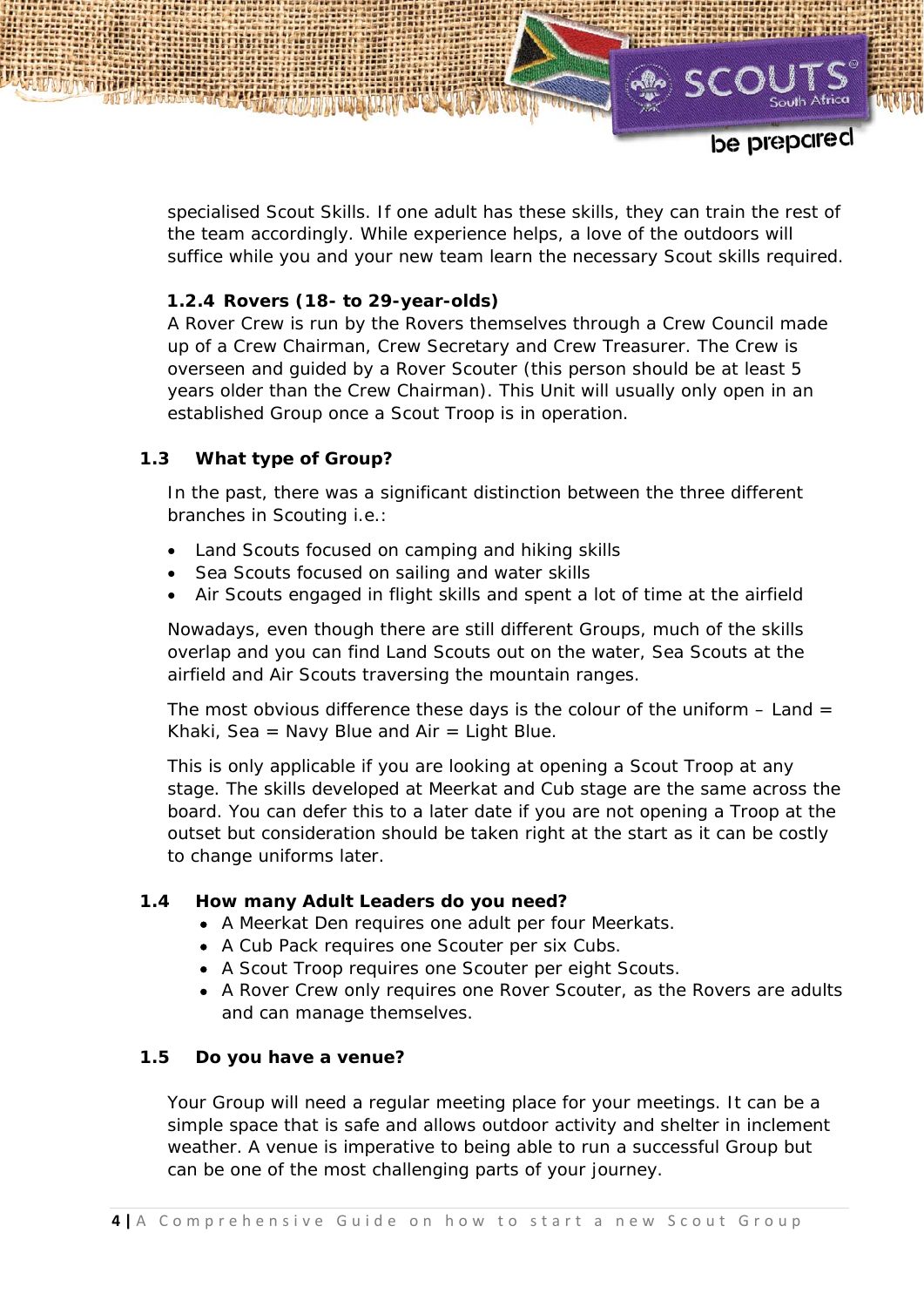

# **1.5.1 Ideal Venue Requirements**

- A large indoor space like a hall.
- A large outdoor space surrounded by nature.
- Ablution facilities.
- A safe environment.
- Storage facilities for your equipment.
- A Kitchen.

# **1.5.2 Popular Venues**

- Church halls.
- School Halls.
- Community Centres.
- Sports Clubs.

Ideally the venue should be in the area you are running the Group from, but if you cannot find something suitable, the adjacent suburbs will do. Try to keep costs as low as possible to keep your fees down. R 1 000.00/ month should be the maximum rental you aim to pay. A lease or Memorandum of Agreement between the landlord and the Group will need to be in place to be able to open a Group bank account.

# **2. First Steps**

# **2.1 Read the information available**

- **2.1.1 Scouting for Adults Handbook**: A great document to read before embarking on your journey is "This is Scouting for Adults". This will give you insight into your role as an adult volunteer, as well as the programmes, and the policies and aims of Scouts South Africa. Although it refers to Scouting, it also applies to Meerkats, Cubs and Rovers. You will receive this at your Intro to Adult Leadership Training Course.
- **2.1.2 Scouts Wiki**: Another excellent resource to explore is the Scouts Wiki that you can access here: https://scoutwiki.scouts.org.za/wiki/
- **2.1.3 Scouts South Africa Website:** This is also a great resource to peruse in your own time: https://www.scouts.org.za/
- **2.1.4 Mailing List:** There are a number of mailing lists available for each region. You can sign up for yours here: https://www.scouts.org.za/about-us/contact-us/mailing-lists/

# **2.2 Contact your local District Commissioner**

A District Commissioner oversees the Groups in his/ her area and will be able to guide you and assist you with any questions you may have. Contact SCOUTS SA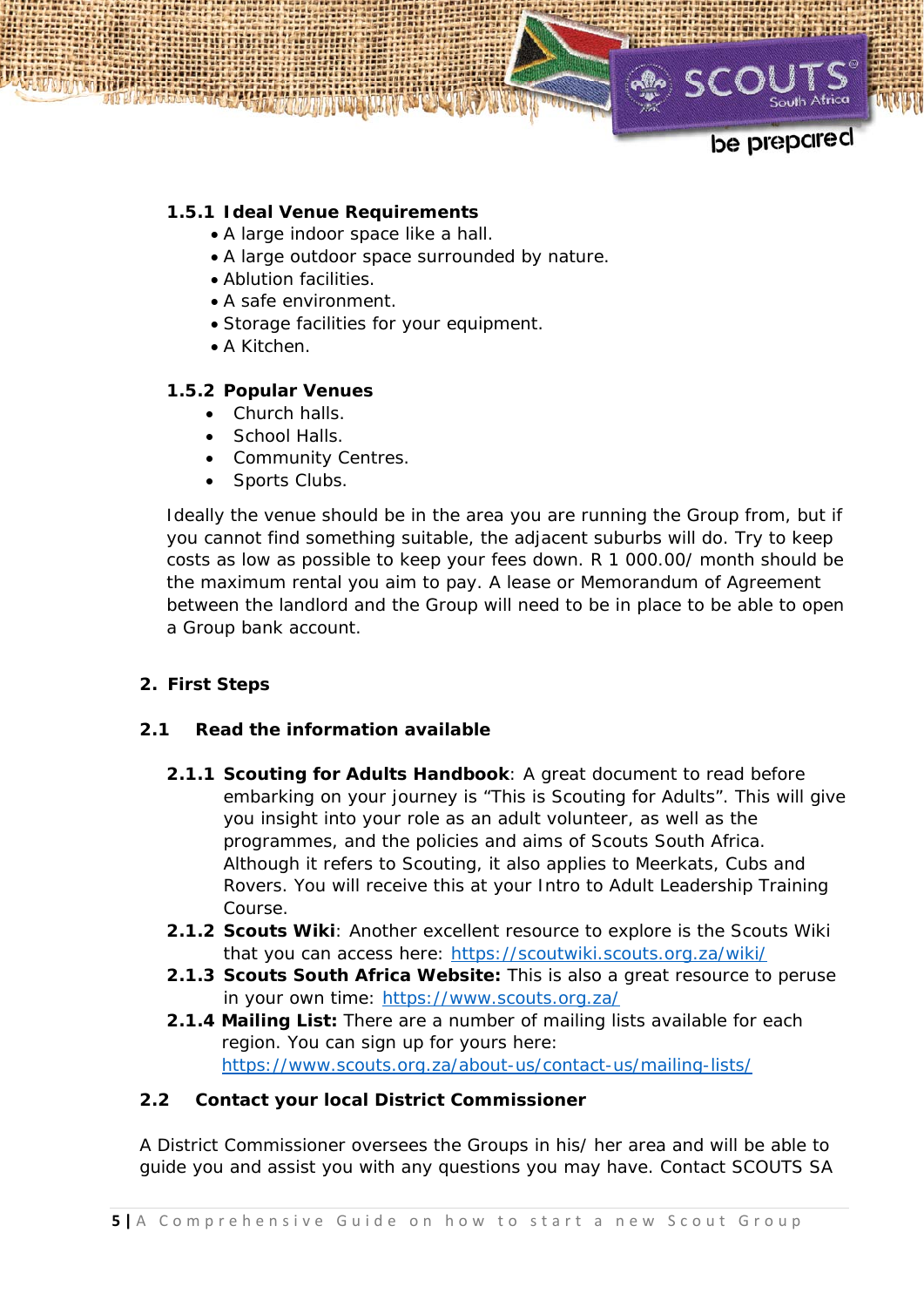

HQ at info@scouts.org.za and confirm where you would like to open the new Group so they can advise who the District Commissioner is in your area.

# **2.3 Group Name**

You will need to decide on your Group name. Scout Group names traditionally follow their suburb of meeting i.e.,  $1^{st}$ ,  $2^{nd}$  or  $3^{rd}$  etc., depending on how many Groups are in your area, followed by the name of the suburb you are operating in i.e.,  $1^{st}$  Lakeside (a second Group in the area would be  $2^{nd}$  Lakeside and so on). This can be discussed with the District Commissioner for your area.

# **2.4 Correspondence**

Create an email address specific to your Group name i.e., 1stlakeside@gmail.com, for ease of communication with interested parties. You can use Gmail initially, but once your Group has been registered, you can request an official address i.e. 1stlakeside@scouts.org.za. Click here: https://www.scouts.org.za/2020/12/11/scout-org-za-email-addresses-formembers/

# **2.5 Recruit Adult Volunteers**

The Scouting programme sells itself to the youth and their parents, however you need to recruit adult leaders to support the demand.

Marketing your intention to open a new Group in your area on social media channels is a great way to garner interest. In particular, the Community Pages within your community, as well as close by, are a great place to market the new Group and to put out a call for adult volunteers. Posters tend to get more attention than plain text. For more about branding rules when it comes to marketing Scouts South Africa, have a look at the Marketing Toolkit here: https://www.scouts.org.za/members/marketing-toolkit/. Any media releases should be endorsed by your District Commissioner.

Alternatively, you can request the District Commissioner to put out a call to the District or Region for potential Scouters who may like to assist with opening the Group.

You will need to fill the following roles:

# **2.5.1 Uniformed Members:**

# **2.5.1.1 Scout Group Leader:**

The Scout Group Leader manages the Scouters (adult leaders) and Group Committee.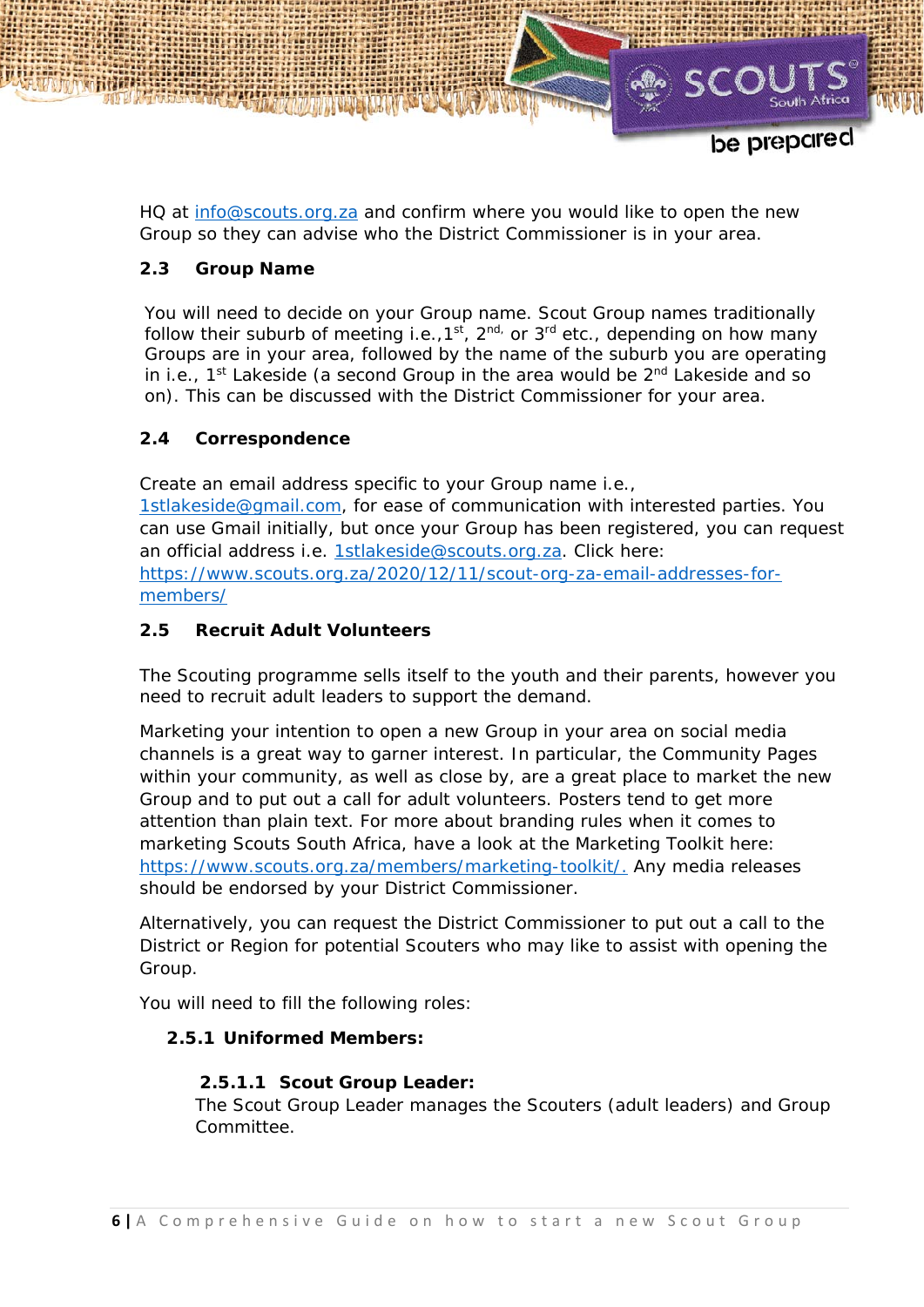# **2.5.1.2 Unit Scouters:**

You will need an adult leader in the role of Troop Scouter, Pack Scouter or Den Scouter and Assistant Scouters who assist them in their role. You can view the job descriptions of adult leaders here: https://www.scouts.org.za/members/adult-leaders/adult-job-

descriptions/scout-group-job-descriptions/

#### **2.5.2 Non-uniform Committee Members:**

These are the Group's resource support team and form part of the Group committee managed by the Scout Group Leader.

#### **2.5.2.1 Group Secretary:**

The Group Secretary is responsible for basic Group Administration such as preparing the Committee meeting agenda, sending out notices and/ or thank you letters, minute- taking and the distribution of minutes thereafter.

#### **2.5.2.2 Group Treasurer:**

The Group Treasurer is responsible for the accounting side of the Group and will deal with things like the annual budget, fees and payments, and general bookkeeping duties and is required to submit a financial report at Group Committee meetings.

#### **2.5.2.3 Group Fundraiser:**

The Group Fundraiser is responsible for the fundraising side of the Group and will often lead a team of their own that manages and runs Group Fundraisers. Although this role is not essential to the Group Committee, it is advisable to fill this role when you are opening a new Group as there will be costs involved in training your team as well as sourcing suitable equipment and extra funds will not go amiss.

Other non-uniform roles include PR/ Marketing, Quartermaster and so on, but are not as essential as those listed above and can be implemented later.

The Group Committee is made up of non-uniformed Committee Members, the Unit Scouter of each unit and the Scout Group Leader. They should meet as often as required to take care of the overall management of the Group. Some Group Committees meet once a month while others meet every 6 weeks. This will be up to your Group Committee and will vary according to what is going on at any given time. When you are opening a new Group, you will find that you will meet much more frequently due to the work involved in getting the Group going but this will ease off once things are functioning properly.

*N.B. It is important than the non-uniformed member roles are filled by parents who are not already in uniform. Do not overload your volunteers even if they*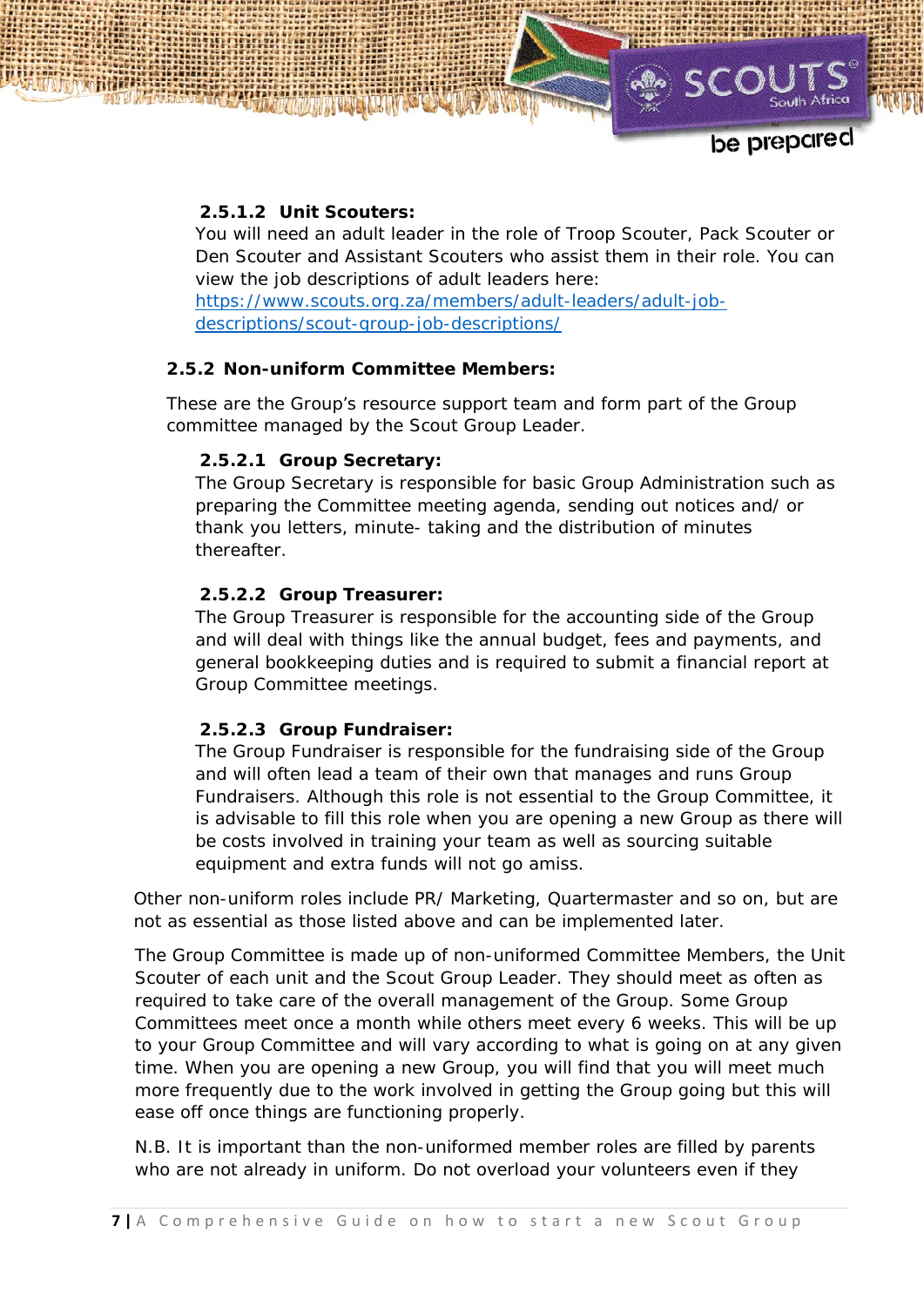

*insist that they can hold more than one role. It is good to have input from the parents in the Group who are not a part of the programme as this gives insight that may otherwise be missed* 

# **2.6 Create an Agenda for your AGM**

Once you have your team together, your Committee meeting should be set up as an Annual General Meeting that is chaired by the Scout Group Leader with the Secretary taking minutes. You should choose a neutral place to host this meeting like your new venue, or a church hall. Meetings should not be laborious and take hours nor should they be so short that nothing is adequately covered.

A Group Letterhead for documents like agendas and minutes can be created by your secretary or one of your administration team. You can view the branding rules about Group Letterheads here: https://www.scouts.org.za/wpcontent/uploads/2014/04/SCOUTS-SA-Letterheads-Branding-Guidelines-2013.pdf

The following points should be covered in this meeting:

#### **2.6.1 Group Committee Appointment/ Vote**

The Group Committee and Unit Scouter/ s must be nominated and ratified at this meeting.

#### **2.6.2 Group Bank Account**

The decision to open a Group Bank Account as well as the decision of who will have access to the funds will need to be discussed, confirmed and minuted.

#### **2.6.3 Venue**

What venue options are available in your area and who has contacts and/ or who will contact the various places available.

A minuted mandate on a Group letter head covering 2.6.1, 2.6.2 and 2.6.3 are required to open a Group bank account.

#### **2.6.4 What Unit/ s?**

Do you want to start a Den, Pack or Troop or all three? This will depend on the capacity and skillset/ knowledge you and your team are happy and comfortable with.

#### **2.6.5 What type of Group?**

Do you want to be a Land, Sea or Air Scout Group? This will affect the colour of the uniform your Group wears.

#### **2.6.6 Logo?**

Do you want your own identifiable logo? This is allowed but needs to fall in line with the Branding Policy. If you are unsure, please contact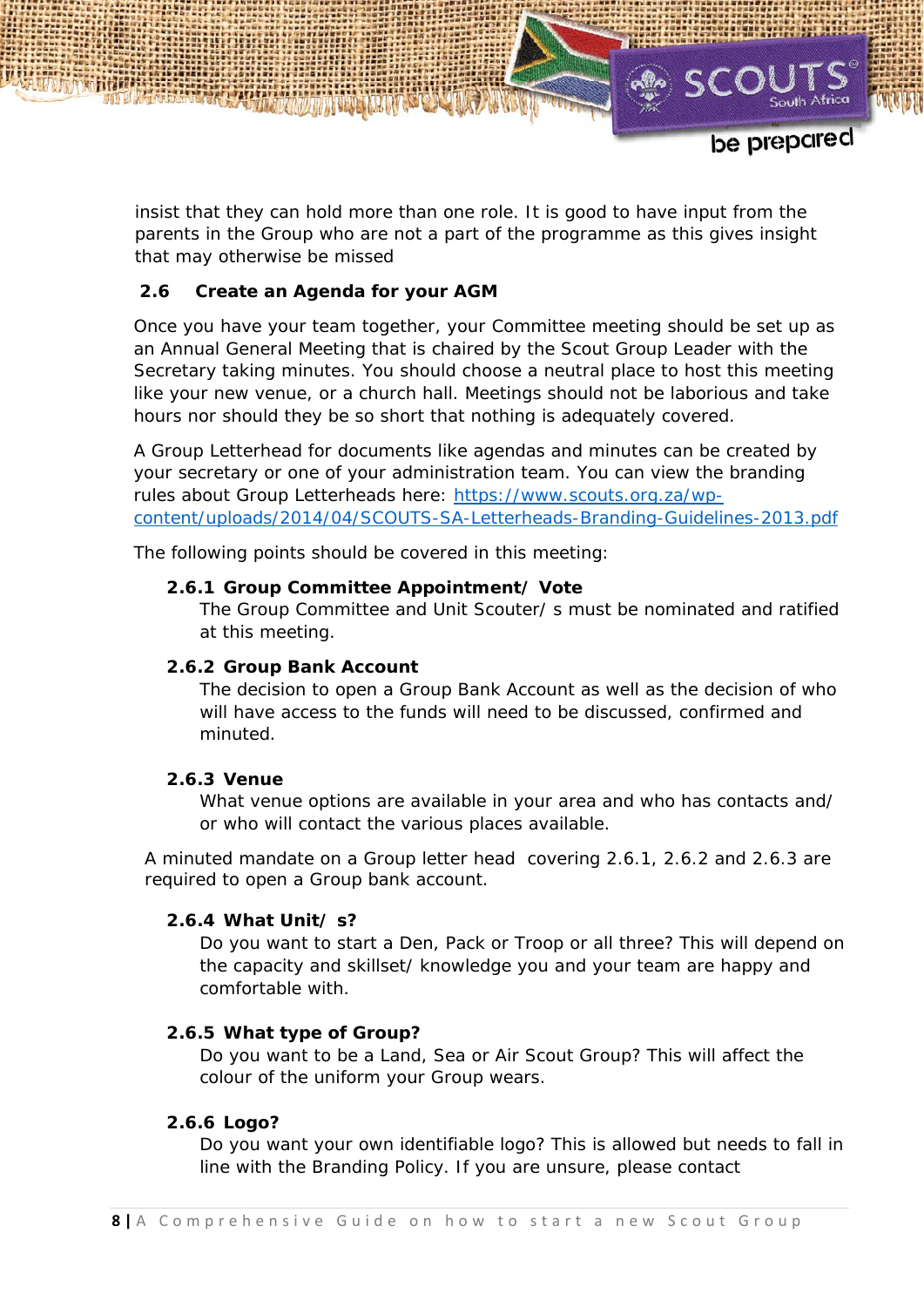

be prepared

pr@scouts.org.za or check the Brand Guidelines here: https://www.scouts.org.za/brand-guidelines/. This should be done later and must have DC endorsement.

# **2.6.7 Uniforms**

The core of our uniform is the Scout Scarf and World Scout Logo. The shirt, shorts, woggle, and socks are standard when it comes to uniform, but you will need to decide what you want your scarf to look like and why. Scouts traditionally use scarf colours to differentiate between groups. Your scarf represents your Group, and it is wonderful for the children if the scarf has meaning behind it. Every uniformed member of your Group will wear the same scarf. You will also need to ensure that the colours are not already in use by an existing Group. You can check this with your District Commissioner. Caps can also be custom designed but will need to be approved. Please contact pr@scouts.org.za to confirm. The Group Tape (your Group's Badge) also needs to be custom made. Allocate someone on the team to investigate what it should look like and what sort of costs are involved. Our Regional HQ in Claremont sells uniform needs and can advise on suppliers.

**2.6.7.1 Scarf** – the recommended scarf size for Meerkats/ Cubs is 75 x 75 x 100cm, and for Scouts/ adults is 90 x 90 x 130cm.

**2.6.7.2 Cap** – We would recommend a 6-panel 100% cotton cap as a "one size fits all".

**2.6.7.3 Group Tape** – This is a badge with the name of the Group on it, that is sewn onto the right shoulder. This varies from Group to Group.

The Group should pay for the uniform and badges for adult leaders, however, if you are a new Group, it is unlikely that these funds are available. You could start a "members loan account" where the adults cover their costs but then get refunded once fees start coming in. This also goes for training. The Group Treasurer should account for this through the financials.

# **2.6.8 Equipment**

What equipment will you need to run the programme for your Unit/s? Does your Group Committee have contacts that you can source the equipment from? If you are unsure about what equipment you will need, it is advisable to contact your District Commissioner who will assist you or point you in the right direction. As a Group you will need your own Group Flag. The Scout Shop sells these flags here: https://shop.scouts.org.za/?s=flag. There are different flags for each unit (Meerkats/ orange, Cubs/ yellow, Scouts/ green, Rovers/ red). A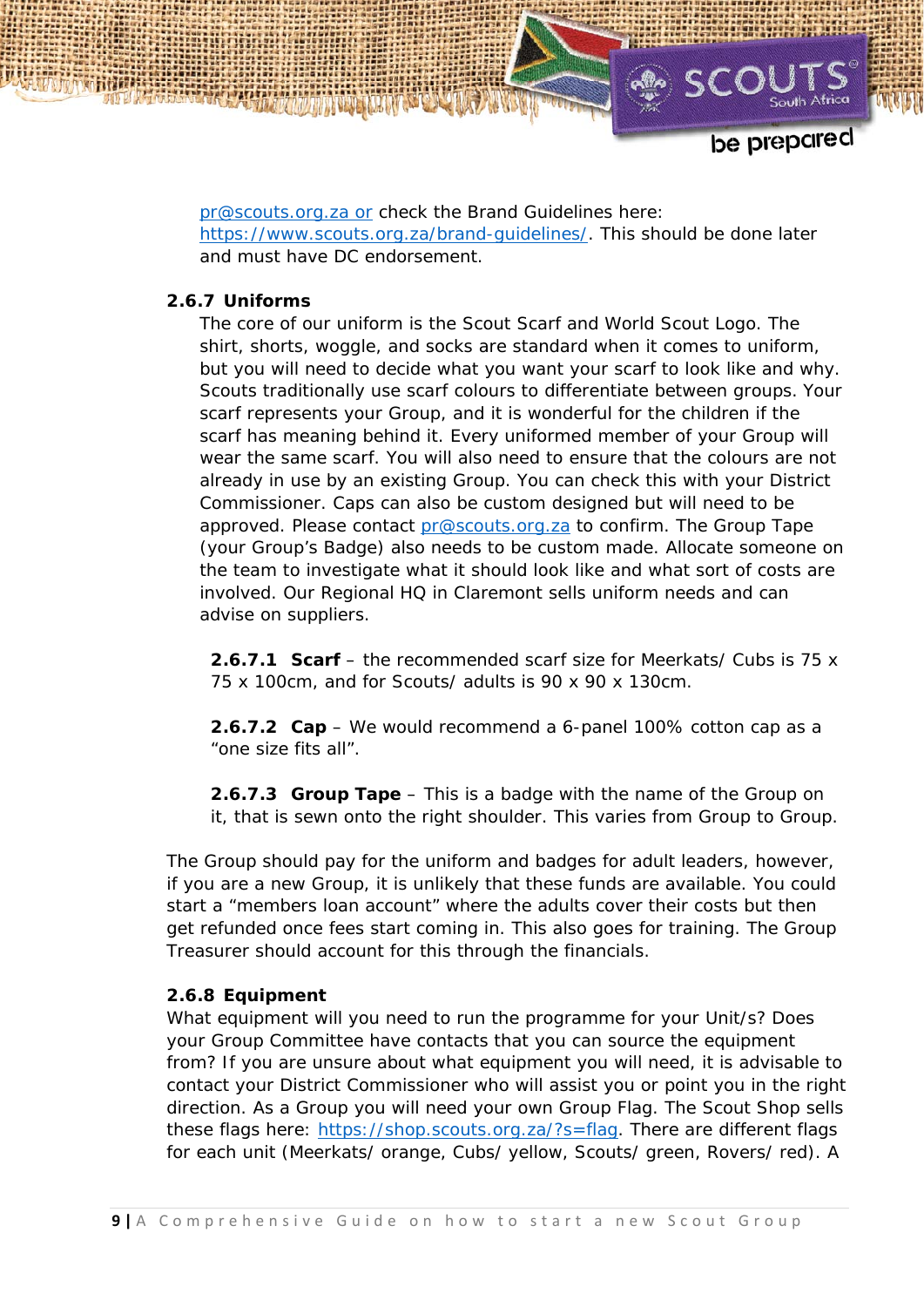

First Aid Kit also needs to be on your equipment list. Here's a list of what you need: https://scoutwiki.scouts.org.za/wiki/First\_Aid#First\_Aid\_kit.

# **2.6.9 Fundraising**

To cover start-up costs and not rely too heavily on the new adult members it is advisable to start fundraising for the Group. You will only be able to do this once the Group has been registered and a Bank Account has been set up but there is no harm in discussing what options are available. It is a good idea to read the Financial Policy here: scouts.org.za/wp-content/uploads/SSA-Finance-Fundraising-and-Administration-Policy-2019v1.pdf

# **2.6.10 Timeline/ Goals**

Once you have determined what sort of timeline you would like to work toward, set some goals for yourself and your team to accomplish before the next meeting. Don't overwork yourself but also be aware of becoming too complacent. You need to keep the ball rolling and the excitement high to get the Group up and running effectively.

# **2.6.11 Next Meeting**

The date of the next meeting depends entirely on how soon you want the Group to be up and running by. In general, Committee Meetings take place every 6 weeks, but if you are pressed for time, every 2 weeks gives you enough time to complete each task and recalibrate.

# **2.7 Secure a Venue**

You will need to secure a venue in order to register your Group as well as open a new bank account. This venue should be in a safe environment with enough space to cater for your requirements. You will need to sign a memorandum of agreement with the owner. You cannot commit Scouts to an agreement before you know that you can finance or meet the lease requirements. Many organisations will use a less formal usage agreement, rather than a full lease.

# **2.8 Register your Group**

Now that all the tasks above have been completed, you can register your Group. You will need to complete the following forms and send them to your District Commissioner or your appointed Scouts SA contact person.

New Group Registration – This document is the formal registration of your Group. It requires details of your Group Committee, adult leaders and Group scarf, and should be completed by your Scout Group Leader.

https://www.scouts.org.za/wp-content/uploads/Registration-of-Group-Form-2017v1E.pdf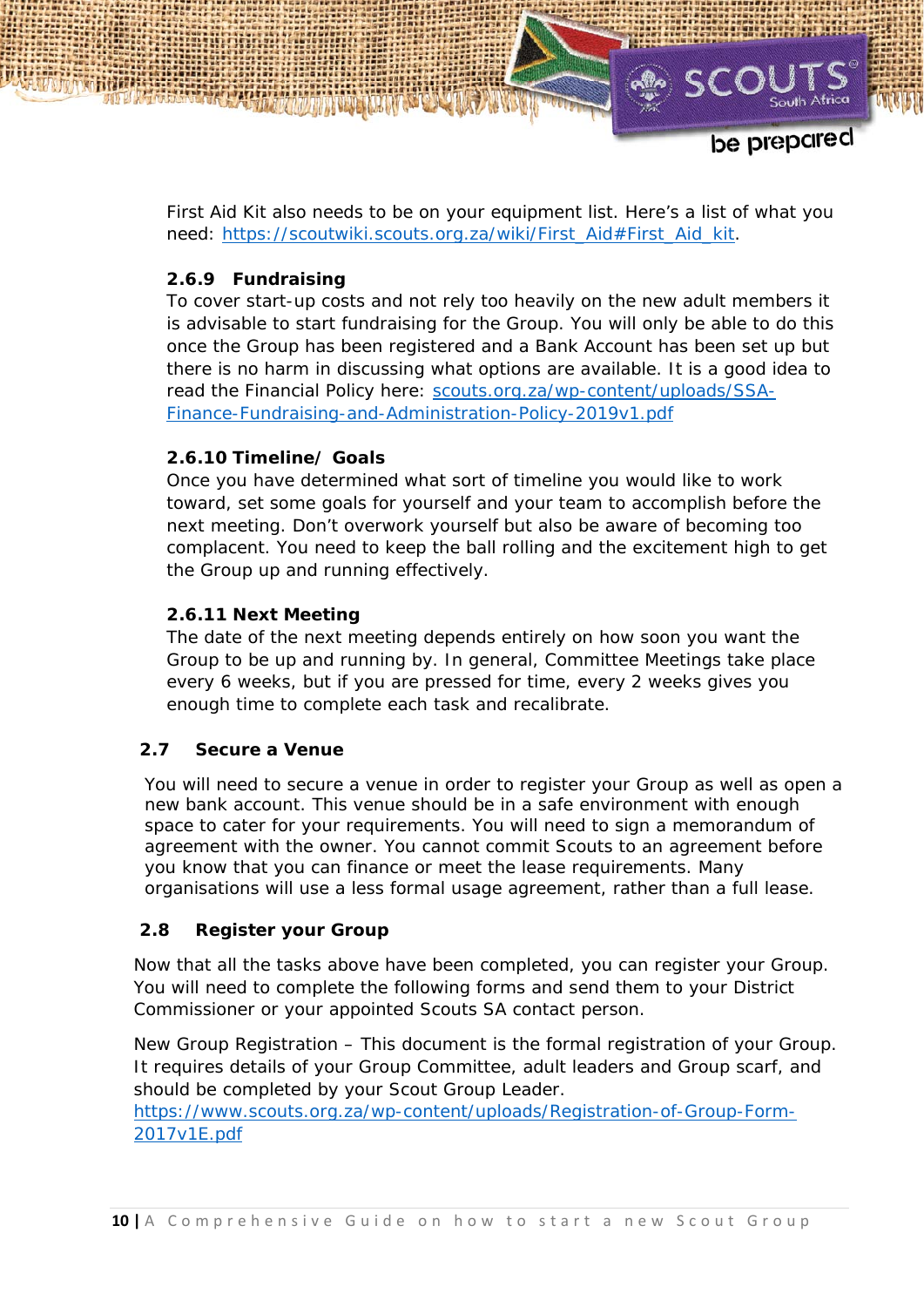

Social Partnership Agreement – This document is a Memorandum of Understanding between your Group and SCOUTS South Africa that confirms that you will run your Group in accordance with SSA's policies and aims. https://www.scouts.org.za/wp-content/uploads/SSA-Social-Partnership-Agreement-Community-Group-2018v1.pdf

You can submit these forms digitally (provided they are completed online). The original will still need to be submitted to HQ via your contact person. SCOUTS South Africa HQ will register the Group upon the leadership endorsement and confirm when the registration is completed.

Congratulations! Your Group has been registered! You now have a Scout Group but there is still much to do before you can officially open.

# **3. What next?**

# **3.1 Sign up and Register/ Invest Adult Leaders**

All adult leaders need to complete the following:

- Application for Adult Membership: https://www.scouts.org.za/wpcontent/uploads/Application-for-Adult-Membership-February-2021-v0.17.pdf
- RALA1 form: https://www.scouts.org.za/members/adult-leaders/adultleader-forms/role-application-rala-1-may-2020-v4-0-2/

Adult leaders also need to undergo a Criminal Check. A Criminal Check is quicker, cheaper and as effective as a Police Clearance. This can be done at SCOUTS SA HQ in Belvedere Road in Claremont. There is a cost to this which the Group should also cover. Initially this will need to be covered by the adult leader and added to the "member's loan account" which will be refunded by the Group once fees start coming in.

The signing up of adult leaders is orchestrated by the Scout Group Leader. Once all forms are completed the SGL should then submit them to the District Commissioner (with a copy of each adult leader's ID) to be reviewed.

# **3.2 Scouts Digital**

Scouts Digital is a Scout Group and Membership Management System. When your Group has been registered, the District Commissioner will add your Scout Group Leader to your Group's profile and he/ she, in turn, will add the respective adult leaders and Group Committee Members to the Group's Profile. This system is where you will be able to store the Group's information, book training, manage the financial side of the Group, as well as manage the advancement/ interest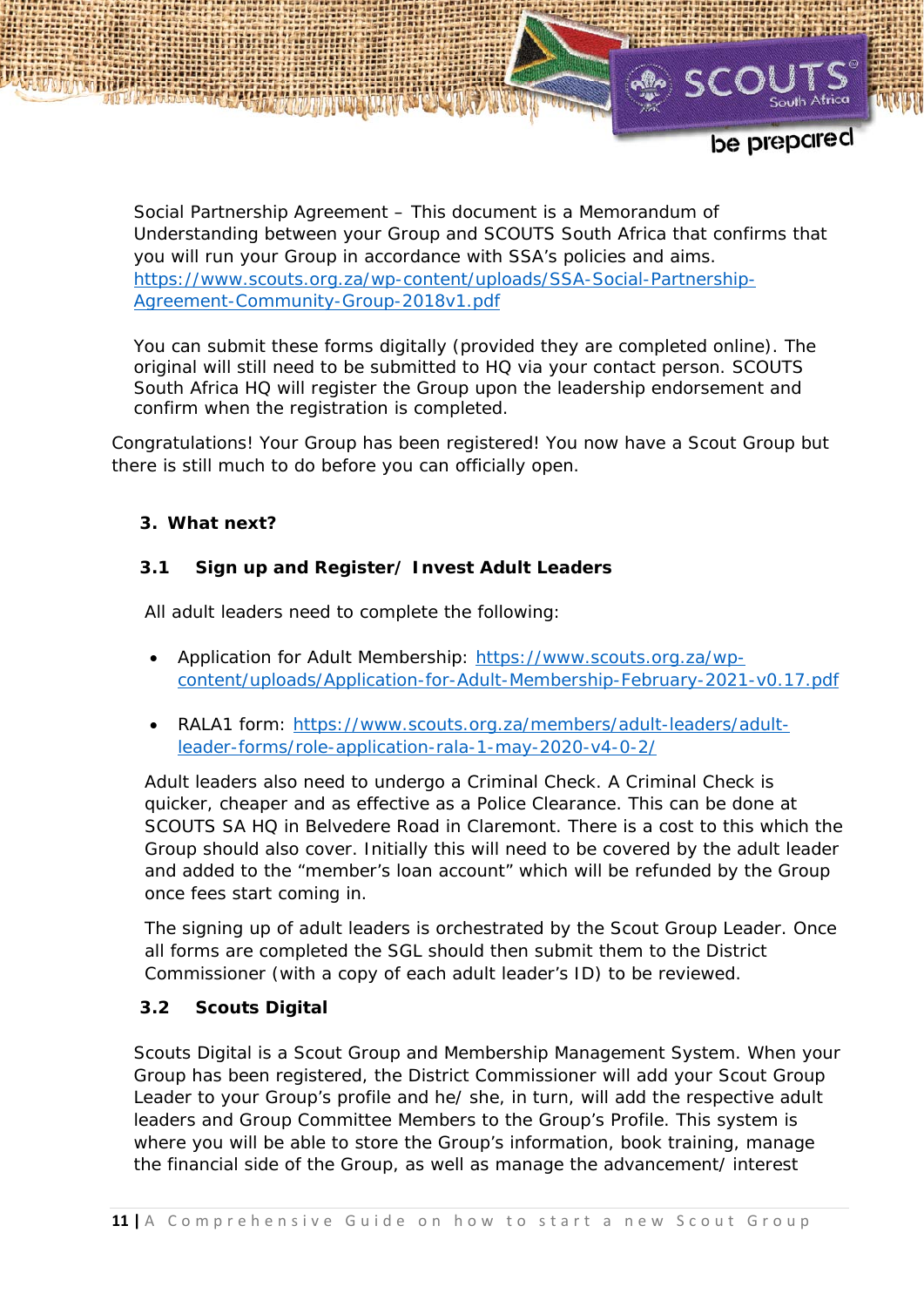

badges of the youth members signed up to the Group. The team at Scouts Digital offer help with setting up your profile for a small fee, but if you require further training, your District Commissioner will be able to assist you with basic guidance. You can also direct any questions you may have to the SCOUTS South Africa Help Desk here: https://scoutshelp.freshdesk.com/support/home.

# **3.3 Training**

Once they have been added to Scouts Digital, both adult leaders and Committee Members should sign up for Training. The Scouts Regional Training Team provides training which can be booked through Scouts Digital. You can view the calendar of what upcoming training is available here:

https://westerncape.scouts.org.za/whats-on/

# **3.3.1 Adult Leader Training**

# *Introduction to Adult Leadership*

All Scouters will need to sign up for this course before they can work with children (unless they have an existing warranted Scouter working with them). As its name suggests, this course is an introduction to adult leadership and the Scouting Movement. Although this course is meant for Scouters, it will also provide a lot of insight for your Group Committee Members if they would like to attend.

Once an adult leader has completed this course, the SGL will need to complete the RALA2 form here: https://www.scouts.org.za/wpcontent/uploads/Application-for-Warrant-RALA-2-May-2020-v0.15.pdf and submit it to the DC who will then issue the Limited Warrant/s to the Scout Group Leader. This allows the adult leader to work with the children and gives them 18 months to be able to do their specific Warrant Course in order to become a fully warranted Scouter.

# *Meerkat/ Cub/ Scout/ Rover/ SGL Warrant*

IAL training is a prerequisite for this course, which is the second stage of training to become an adult leader and is specific to the role you have undertaken. This course needs to be completed for you to be eligible for a full warrant which lasts for 5 years. Once this course has been completed, the adult leader will need to fill in a fresh RALA2 form here:

https://www.scouts.org.za/wp-content/uploads/Application-for-Warrant-RALA-2-May-2020-v0.15.pdf and submit it to the District Warrants Committee via the District Commissioner. The DC then recommends the Warrant and SCOUTS HQ issues it for presentation.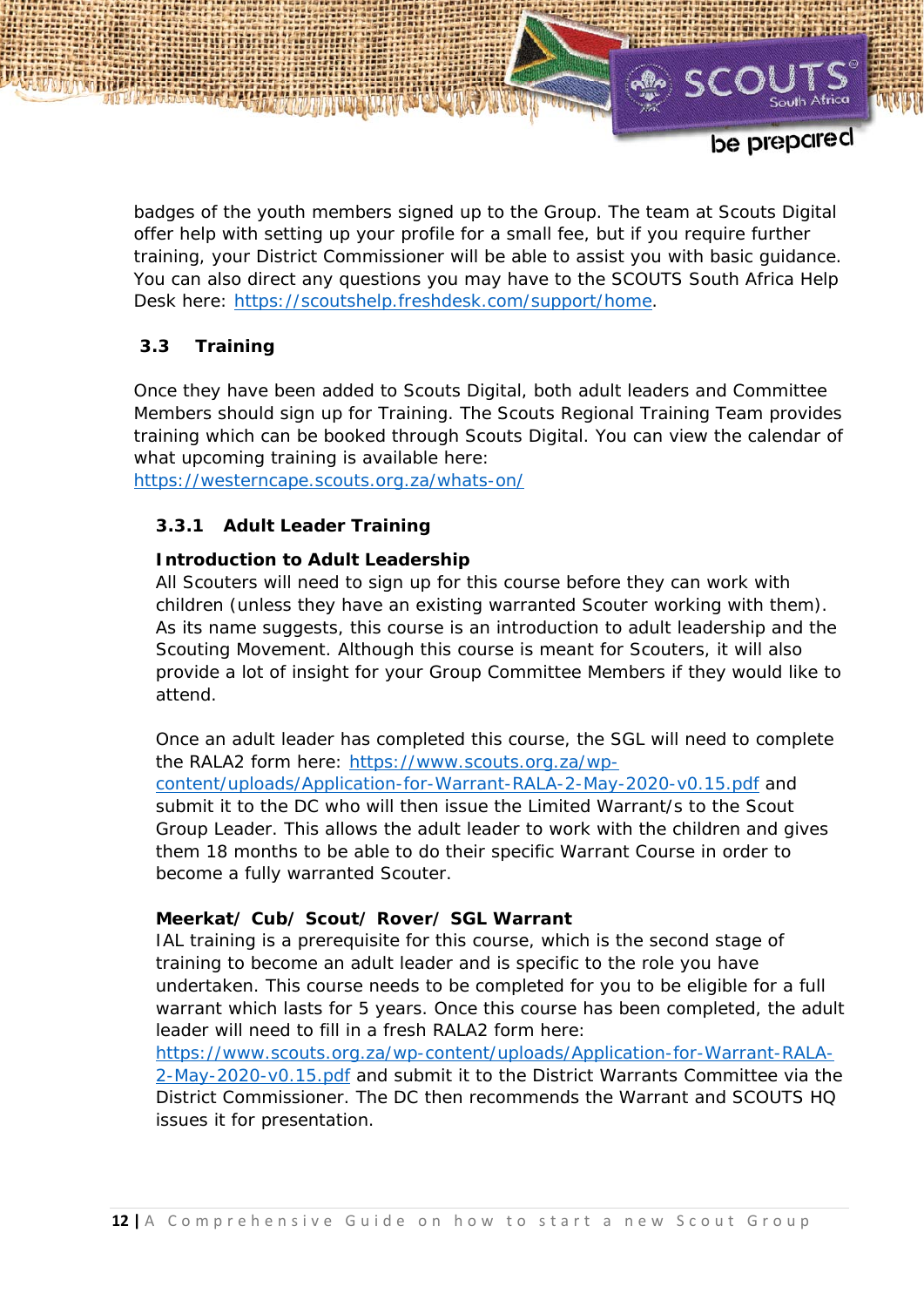

These are the two most important courses to complete to become a fully qualified adult leader. There are a variety of other specialised courses available such as First Aid, Water Awareness, Mountain Awareness, Cub Camping License and many more that fully equip the adult leaders in your Group. We would highly recommend getting the most of the training available.

# **3.3.2 Group Committee Member Training**

There are currently a handful of courses available for non-uniform members. While they are not imperative, they provide a comprehensive background to policies in place which affect the various roles. It is advisable that your Group Committee attend the courses relevant to their role.

# **3.4 Set up a Bank Account**

Once you have had your first AGM, elected your Group Committee Members, and secured a venue, you are now ready to set up a bank account. SCOUTS South Africa policy is that all bank accounts should have the following naming structure: *SCOUTS South Africa – Name of the Group.* You are required to have at least two signatories, one of which needs to be a member of the regional support team of SCOUTS South Africa. Your District Commissioner will be able to advise you of who this person is in your District. The standard practise is for the Treasurer and Scout Group Leader to be the two representatives for the Group. For more information regarding the Financial Policy of SCOUTS South Africa, please read more here: https://www.scouts.org.za/wp-content/uploads/2014/03/Finance-Fundraising-Admin-policyF.pdf.

Your bank will require the following documents:

- A copy of the minutes of your AGM detailing your elected Group Committee members and your decision to open a bank account, as well as who the authorised signatories will be.
- ID and proof of residence of all signatories and Group Committee Members.
- The Memorandum of Agreement/ Lease of your venue.
- Group Registration Documents.
- Constitution of SCOUTS South Africa

The last two documents will be submitted by HQ. Please get into contact with Eleanor Brown (Regional Administration) at eleanor.brown@scouts.org.za to organise this.

Once you have opened your bank account, you should add the details to your Group Profile on Scouts Digital. To find this, login into Scouts Digital and on the left-hand navigation panel, select Groups  $\rightarrow$  Manage Groups  $\rightarrow$  Actions  $\rightarrow$  Edit Group  $\rightarrow$  Bank Details.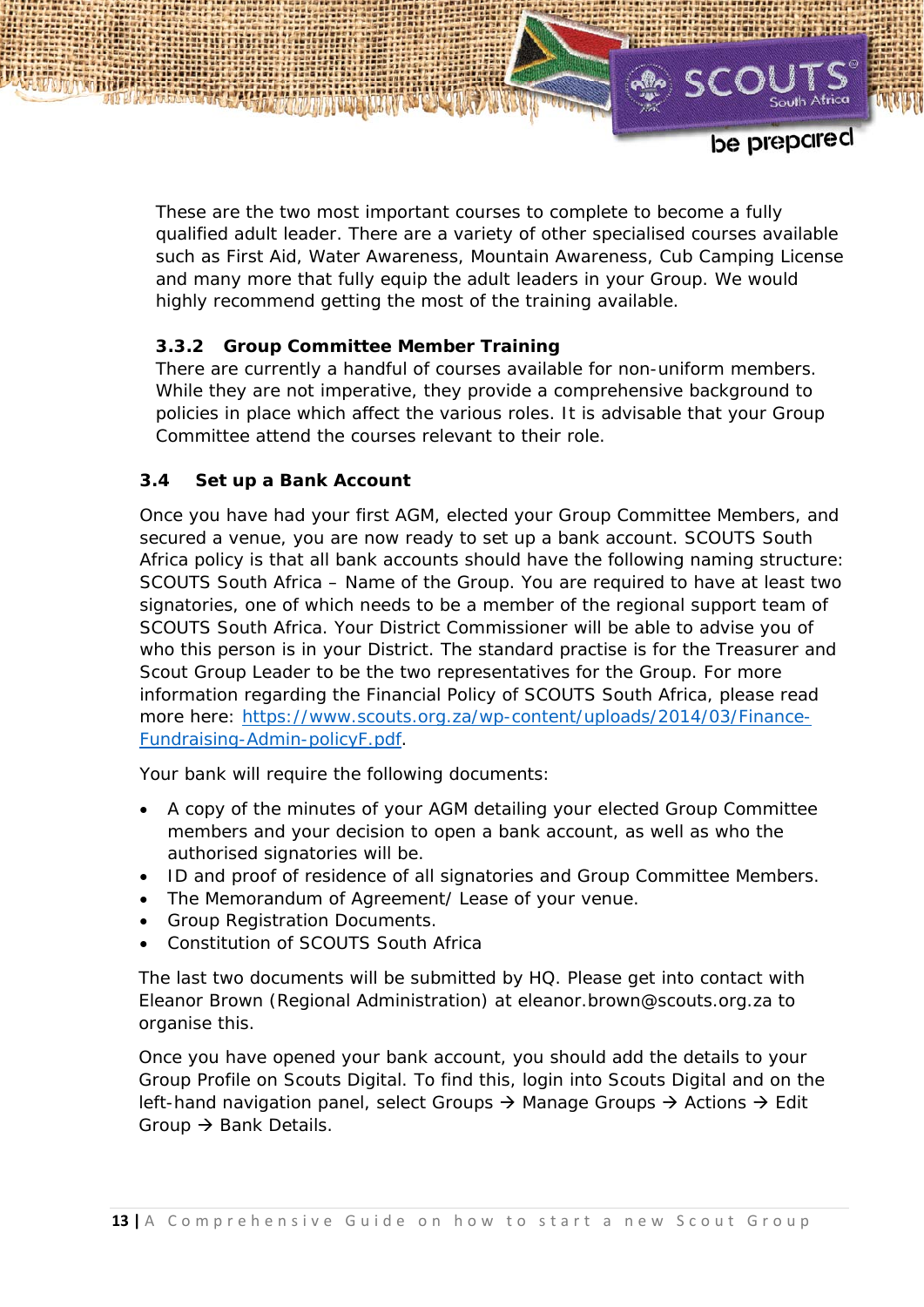

# **3.5 Draw up a Budget**

One of the important parts of running a Group is to determine what fees to charge. It is advisable to contact local Groups in your area to find out how much they charge so as not set your fees too high in comparison, but you do still have to cover your costs to make the Group viable. The annual fee per Scout comprises 3 elements: a Capitation fee (R300ppm in 2022), a District Levy and the Group fee.

The following costs should be covered when setting your budget:

- Group Fee
	- Hall Rental
	- Adult Training
	- Adult Uniforms
	- Meerkat/ Cub/ Scout Programme
- Capitation Fee
- District Levy

To keep the fees as low as possible, any additional costs should be covered by funds raised by your fundraising team.

#### **3.5.1 Registration Fee**

This fee should cover the following costs:

- Scarf
- $\bullet$  Cap
- Group Tape
- District Badge
- Sixer/ Patrol Patch
- Year Badge

The above will be provided by the Group to the Youth Member during the investiture ceremony. The Unit Scouter will need to ensure that there is sufficient stock for this.

We would recommend that you try to recruit as many Youth Members as possible before your first meeting, provided you have enough adult leaders available. Both Application Form and Registration should be in before the first meeting.

#### **3.6 Recruiting Youth Members**

Now that your venue has been secured, your Group has been registered, and your bank account has been set up, it is time to recruit your Youth Members. We would recommend drawing up an action-filled poster, with information like venue, day, time, and contact details clearly displayed.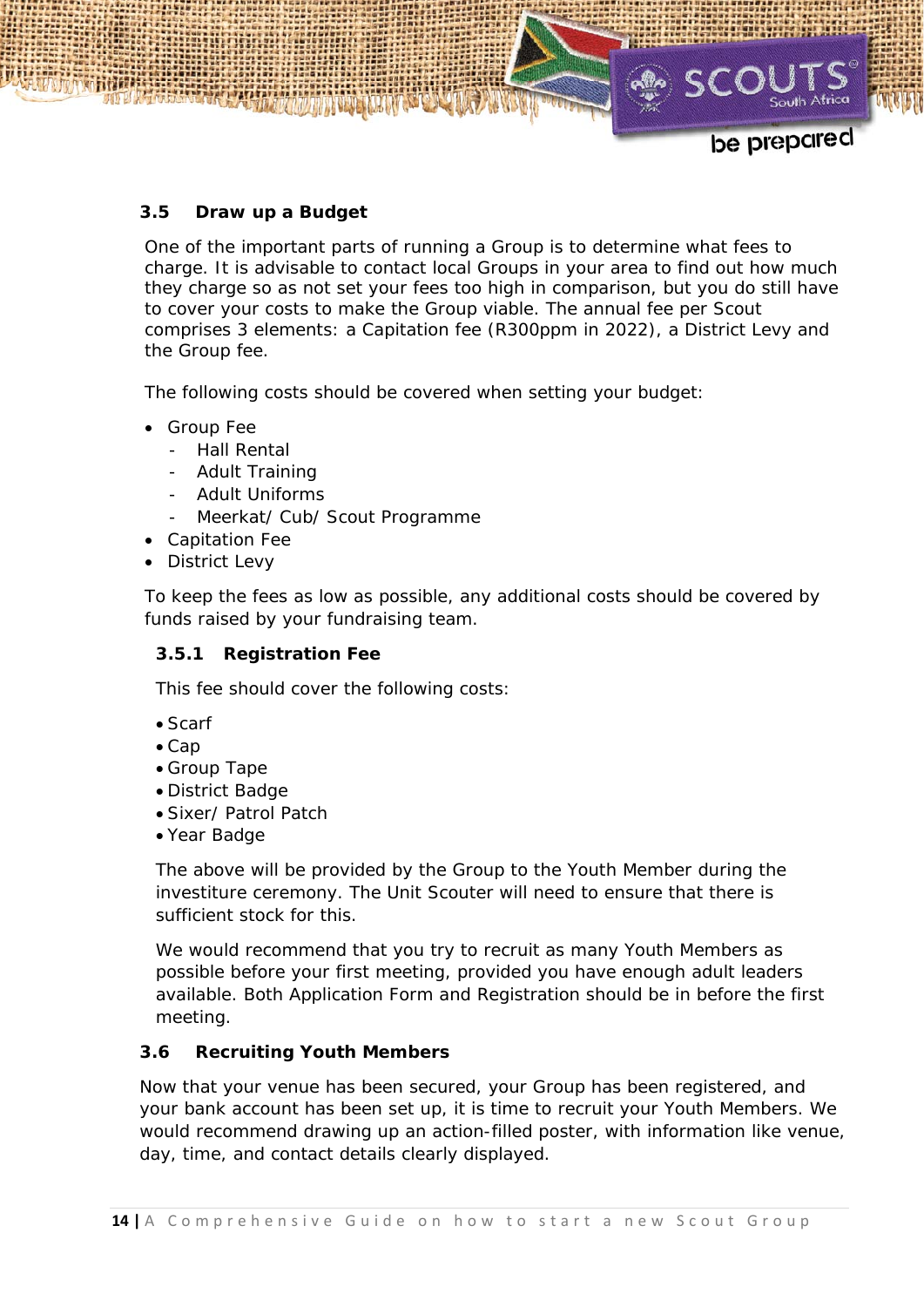

# **3.6.1 Distribution Channels**

- Community Facebook Pages.
- The members of your Group can share via their own social media channels.
- Ask your District Commissioner if they can share it among the existing Scouting Community as many Groups have waiting lists full of people wanting to get their children involved in the Movement.
- Flyers in post boxes.
- Poster up at the venue.
- Family and friends of existing members.

# **3.6.2 Things to Consider**

- *Age:* You should have an even spread of ages in your Group so that this does not become an issue at a later stage. If you have opened a Pack and intend to open a Troop, make sure that you have allowed yourself time to open the Troop before the eldest Cub ages out.
- *Gender:* Try to have a balanced of both girls and boys in your Group.
- *Welcome Pack:* You will need to put a Welcome Pack together for your Group with all relevant information that can be sent to people who inquire.

If there is a high demand, it is advisable to ask potential parents to complete an Application for Youth Membership https://www.scouts.org.za/wp-content/uploads/Application-for-Youth-Membership-July-2020-v2.3.pdf and to pay the Registration Fee as a non-refundable deposit to ensure that there are no last minute cancellations.

# **3.6.3 Application for Youth Membership**

You can assist your new parents by completing the first section of the application form with the relevant details. Please ensure that this form is completed and signed in full. You will use this form to add the family to Scouts Digital. No child is to be allowed to attend the meeting without this form being handed in.

#### **3.7 Adding a family to Scouts Digital**

You will need to add each youth member as well as their parents to Scouts Digital to manage the children's development as well as the financial account of the family. To do so, we would advise that the Group Treasurer add the family accounts so that they keep on top of who the parents are in the Group, and when they join in relation to fee payments. They will also be aware of siblings across the different Units, which the different Unit Scouters are not always privy to.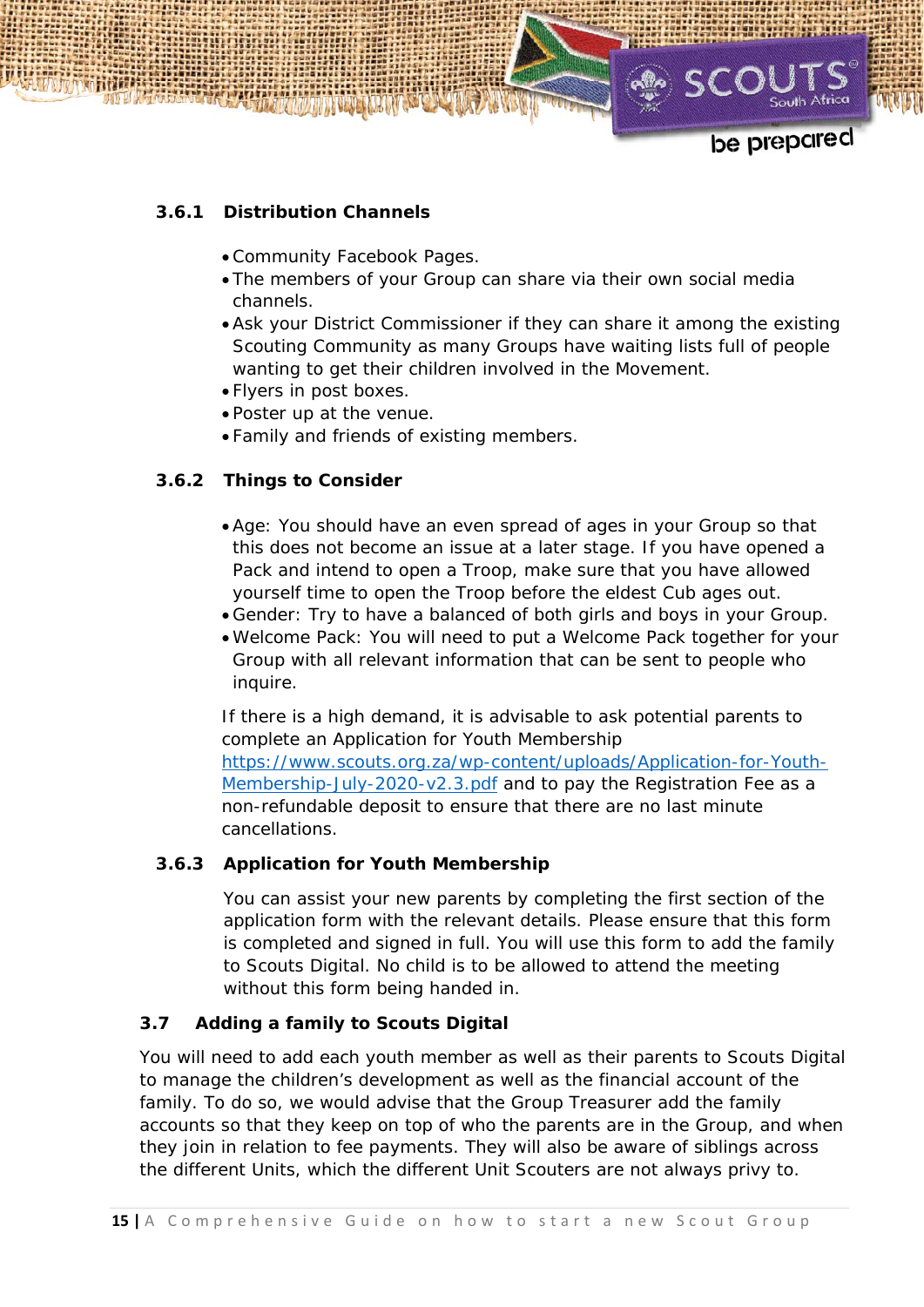

To add a family, your Group Treasurer will need to create a Family Account on Scouts Digital. Account numbers vary across Groups, but the standard seems to be the first three letters of the family/ child's surname followed by 001 or 0001, for example, John Smith would be SMI001 or SMI0001. Michael Smithers would be SMI002 or SMI0002 and so on. Family accounts for families who have different surnames will be at the Group's Discretion.

Once the Group Treasurer has created the Family Account, they will need to notify the Unit Scouter so that they can add the parents and children. As Rovers are adults, they will have their own account number which is not linked to their parents.

# **3.8 Unit Resources**

To run a successful Group, it is important to have vibrant, engaging programmes to keep the Youth active and involved. SCOUTS SA has provided a number of resources that you can use before you start writing your own programmes.

#### **3.8.1 Meerkat/ Cub/ Scout/ Rover Trail**

The following documents cover the advancement of each unit but may make more sense once you have completed your warrant training:

- Meerkat Trail https://www.scouts.org.za/wp-content/uploads/The-Meerkat-Trail-Final-20-Sep2019.pdf
- Cub Trail https://www.scouts.org.za/wp-content/uploads/The-Cub-Trail-2017.pdf
- Scout Trail https://www.scouts.org.za/wp-content/uploads/Scout-Trail-v2020.pdf
- Rover Trail https://www.scouts.org.za/wp-content/uploads/The-Rover-Trail-2020-ePub\_compressed.pdf

#### **3.8.2 Interest Badges**

Interest Badges are a fundamental part of Scouting and are there to encourage the Youth to become proficient in hobbies/ activities that interest them. These become more and more challenging as they progress through the Programme.

#### Meerkats

https://scoutwiki.scouts.org.za/wiki/Meerkat\_Interest\_Badges

Cubs https://scoutwiki.scouts.org.za/wiki/Cub\_Interest\_Badges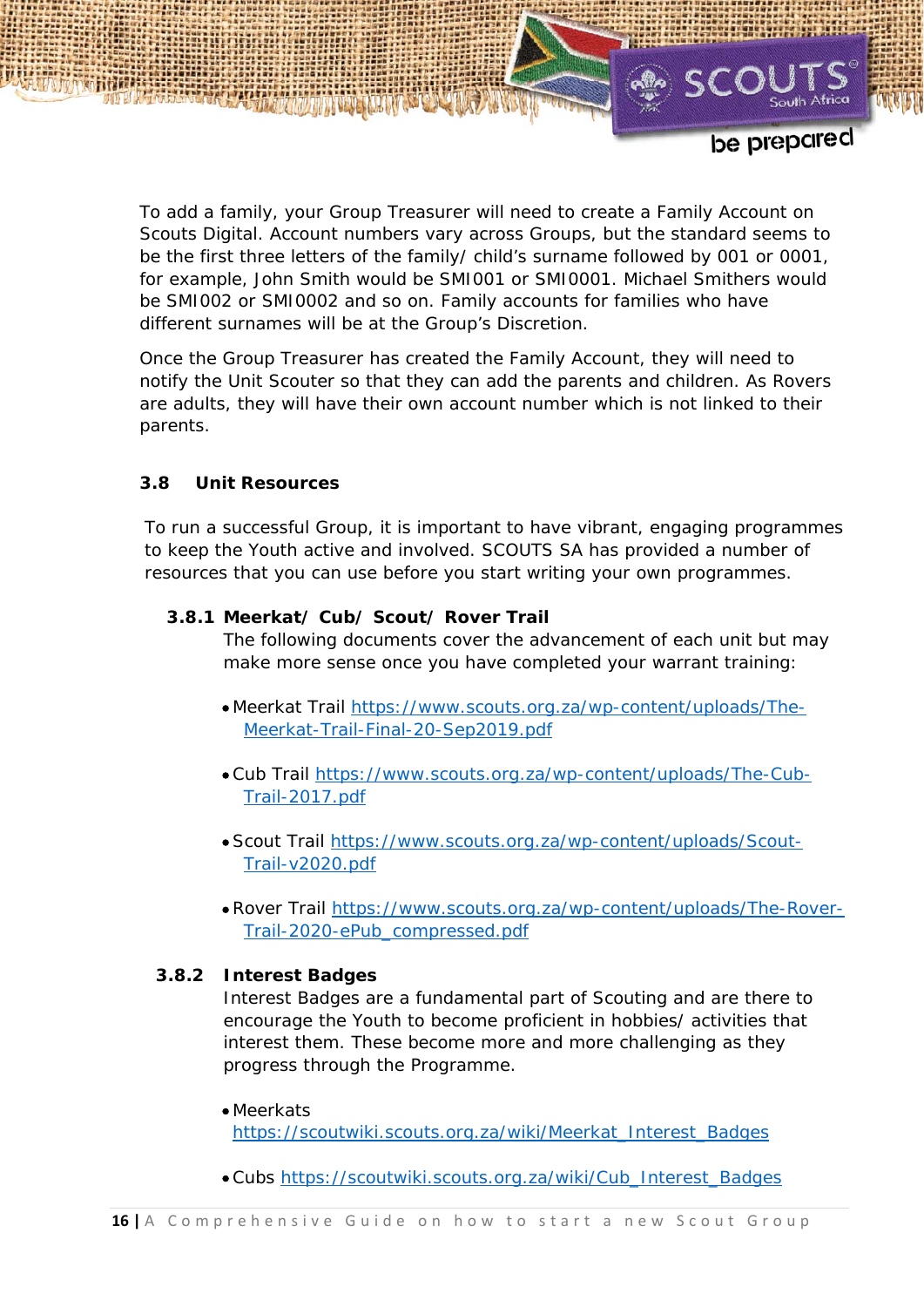

be prepared

- Scouts https://scoutwiki.scouts.org.za/wiki/Scout\_Interest\_Badges
- Rovers https://scoutwiki.scouts.org.za/wiki/Rover\_Proficiency\_Awards

#### **3.8.3 Scouter Working Kits**

These are available from the Scout Shop. Most of them are live kits and subject to updates and thus a work in progress. You can view/ purchase them here:

- Meerkats Den Scouter Working Kit (coming soon)
- Cubs Pack Scouter Working Kit https://shop.scouts.org.za/shop/books/pack-scouters-working-file/

 Scouts - Troop Scouter Working Kit https://shop.scouts.org.za/shop/books/troop-scouters-working-file/

 Rovers - Rover Scouter Working Kit https://shop.scouts.org.za/shop/books/rover-handbook/

#### **3.8.4 Programmes on a Plate**

Programs on a Plate are aimed to be a 'ready to run' program to aid Unit Scouters. Whist there are many shared programs (see 3.8.5) currently only the Cub section has a formal set of linked PoP's. You can access them here

https://scoutwiki.scouts.org.za/wiki/Programmes\_on\_a\_Plate.

#### **3.8.5 Shared Programmes**

Scouts Digital provides Groups with the option to share the programmes they write. This is a great place to find existing programmes that are being run at various Groups. Simply log onto Scouts Digital, use the left-hand navigation panel to click on Shared Programmes, and select the Unit that you are currently running to access all the shared programmes available across the country.

#### **3.8.6 Ceremonies Document**

Ceremonies form a big part of Scouting, and it is advisable to have a good understanding of how these are run. You can view this document here https://www.scouts.org.za/wp-content/uploads/SCOUTS-South-Africa-Ceremonies-v2021.1.pdf.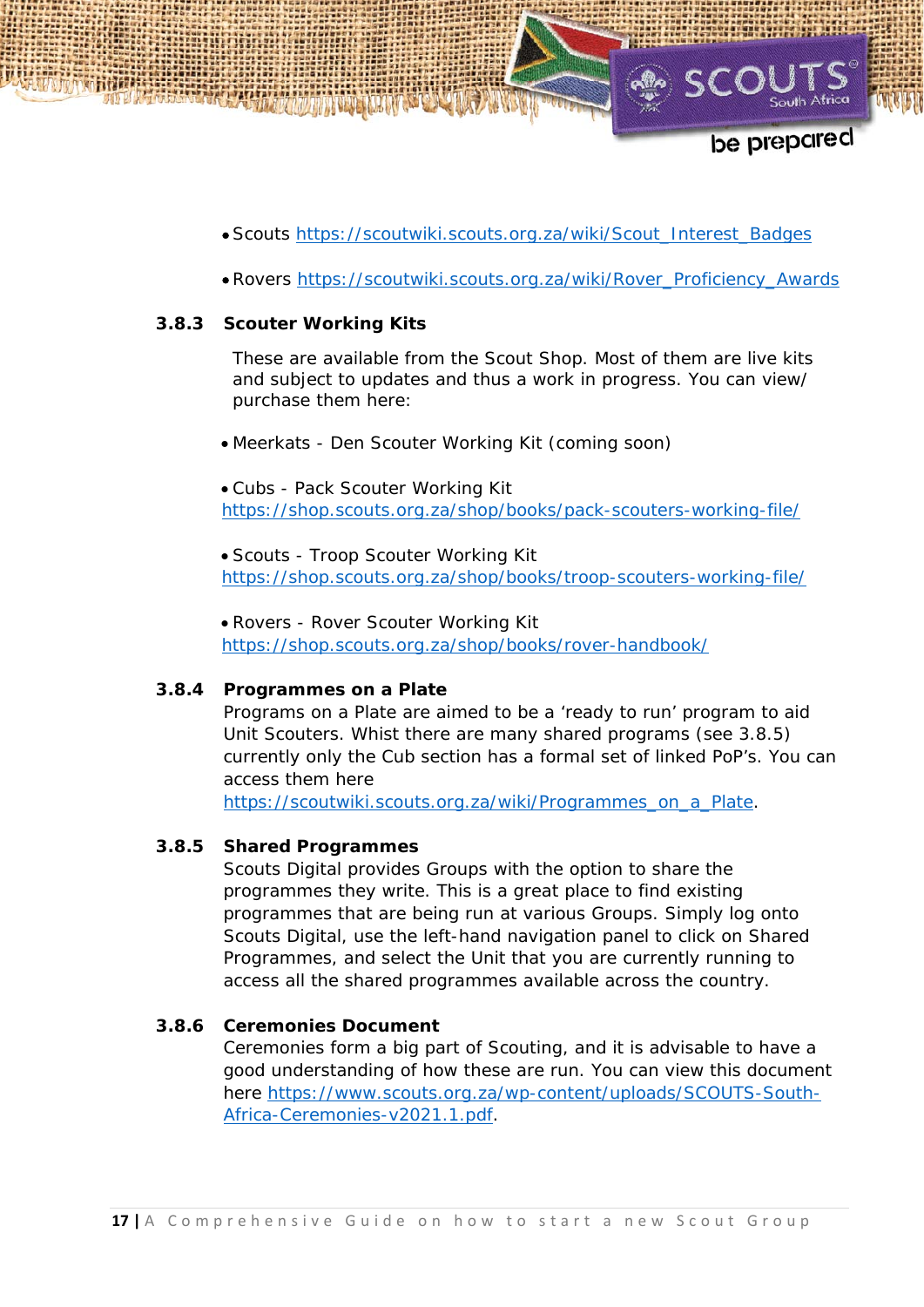

# **3.9 Uniforms**

The most recognisable part of Scouting is the is the Scout Scarf and the World Scout badge. There are options available for uniform, but the Scarf and World badge are the 2 critical items. Please read the Uniform Policy here: https://www.scouts.org.za/wp-content/uploads/SSA-Uniform-Policy2020v1clean.pdf.

The following list details what is required for both Youth and Adult Members. These can be bought at the Scout Shop in Claremont here: https://shop.scouts.org.za/.

# **3.9.1 Meerkats**

- Golf Shirt: https://shop.scouts.org.za/shop/uniforms/meerkat-golfshirt/
- Hat: https://shop.scouts.org.za/shop/uniforms/meerkat-hat/
- Woggle: https://shop.scouts.org.za/shop/uniforms/leather-scoutwoggle/

 WOSM Badge: https://shop.scouts.org.za/shop/badges/world-scoutmembership-badge/

 ScoutsSA Badge: https://shop.scouts.org.za/shop/badges/scoutssouth-africa-badge/

# **3.9.2 Cub/ Scouts**

- Scout Shirt: https://shop.scouts.org.za/shop/uniforms/scoutuniform-shirts/
- Scout Shorts (jeans/ cargo pants can be worn in Winter): https://shop.scouts.org.za/shop/uniforms/shorts-boys/
- Belt: https://shop.scouts.org.za/shop/uniforms/belt-webbing/
- Woggle: https://shop.scouts.org.za/shop/uniforms/leather-scoutwoggle/
- Socks: https://shop.scouts.org.za/shop/uniforms/socks/
- WOSM Badge: https://shop.scouts.org.za/shop/badges/world-scoutmembership-badge/
- ScoutsSA Badge: https://shop.scouts.org.za/shop/badges/scoutssouth-africa-badge/
- WC Badge: https://shop.scouts.org.za/shop/badges/western-capebadge/

The rest of the uniform for the Youth is provided by the Group and covered by the Registration Fee (as per above). Dark coloured, closed shoes should be worn.

#### **3.9.3 Rovers**

 Scout Shirt: https://shop.scouts.org.za/shop/uniforms/scoutuniform-shirts/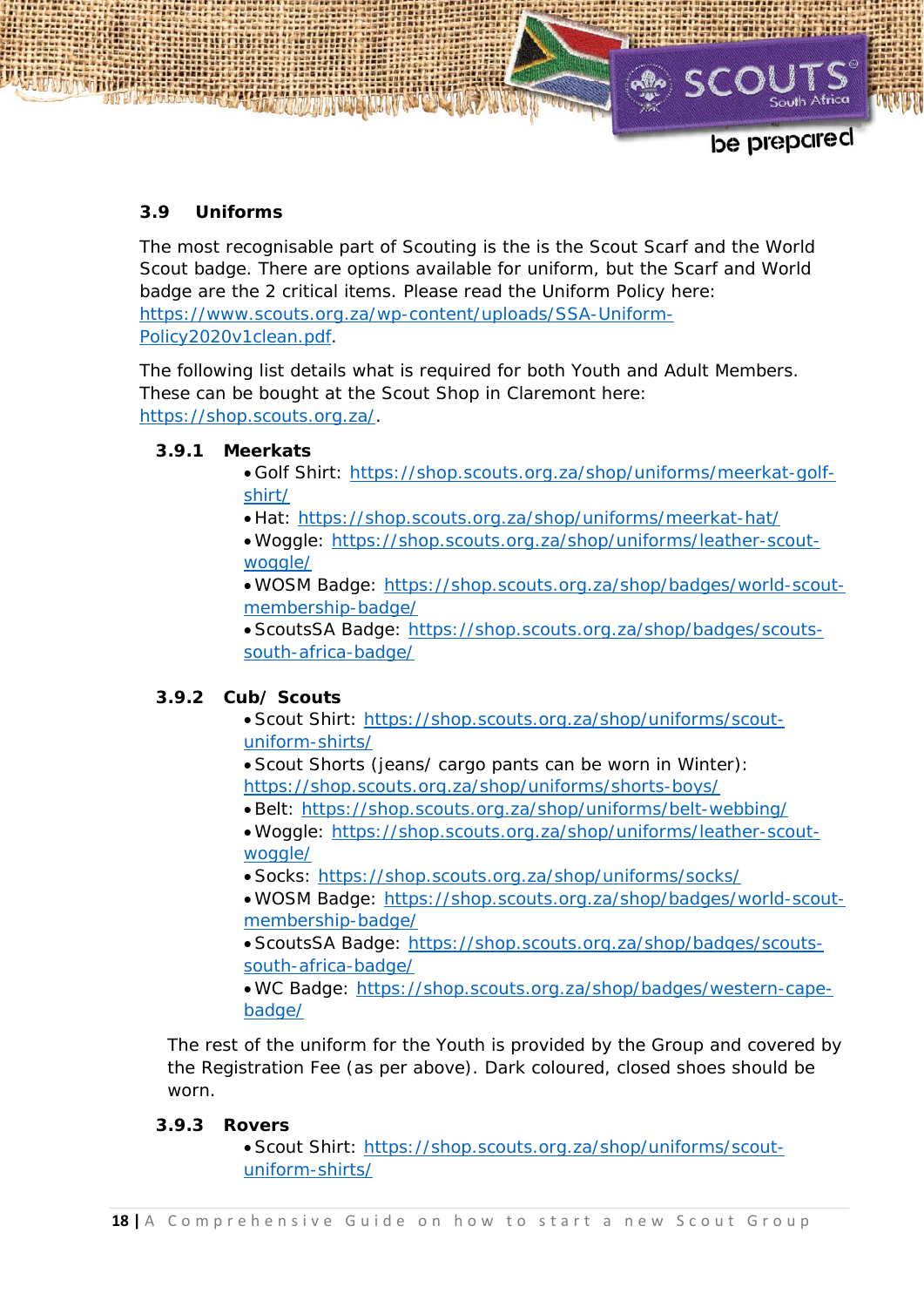

Shorts (if you want but jeans/ chinos are fine):

https://shop.scouts.org.za/shop/uniforms/shorts-boys/

Belt: https://shop.scouts.org.za/shop/uniforms/belt-webbing/

 Woggle: https://shop.scouts.org.za/shop/uniforms/leather-scoutwoggle/

Socks: https://shop.scouts.org.za/shop/uniforms/socks/

 WOSM Badge: https://shop.scouts.org.za/shop/badges/world-scoutmembership-badge/

 ScoutsSA Badge: https://shop.scouts.org.za/shop/badges/scoutssouth-africa-badge/

 WC Badge: https://shop.scouts.org.za/shop/badges/western-capebadge/

Rover Badge: https://shop.scouts.org.za/shop/badges/rover-badge/

 Rover Epaulettes: https://shop.scouts.org.za/shop/badges/roverepaulettes-pair/

The rest of the uniform (i.e., scarf, cap, Group tape, and District Badge) should be covered by the Rover themselves unless they become a Scouter of the Group. This can be built into their fees or paid separately but will be up to the Crew. Dark coloured, closed shoes should be worn.

# **3.9.4 Adult Leaders**

- Scout Shirt: https://shop.scouts.org.za/shop/uniforms/scoutuniform-shirts/
- Woggle: https://shop.scouts.org.za/shop/uniforms/leather-scoutwoggle/
- Belt: https://shop.scouts.org.za/shop/uniforms/belt-webbing/
- Shorts (if you want but jeans/ chinos are fine):
- https://shop.scouts.org.za/shop/uniforms/shorts-boys/

 ScoutsSA Badge: https://shop.scouts.org.za/shop/badges/scoutssouth-africa-badge/

 WOSM Badge: https://shop.scouts.org.za/shop/badges/world-scoutmembership-badge/

 WC Badge: https://shop.scouts.org.za/shop/badges/western-capebadge/

Rank Patch: https://shop.scouts.org.za/shop/badges/rank-patch/

The adult leader will need to be refunded by the Group for the costs incurred for their uniform. The scarf, cap, Group tape and District badge is provided by the Group. Dark coloured, closed shoes should be worn.

# **3.9.5 Optional Items**

 SCOUTS South Africa T-Shirt: https://shop.scouts.org.za/shop/sascout/scouts-sa-t-shirt/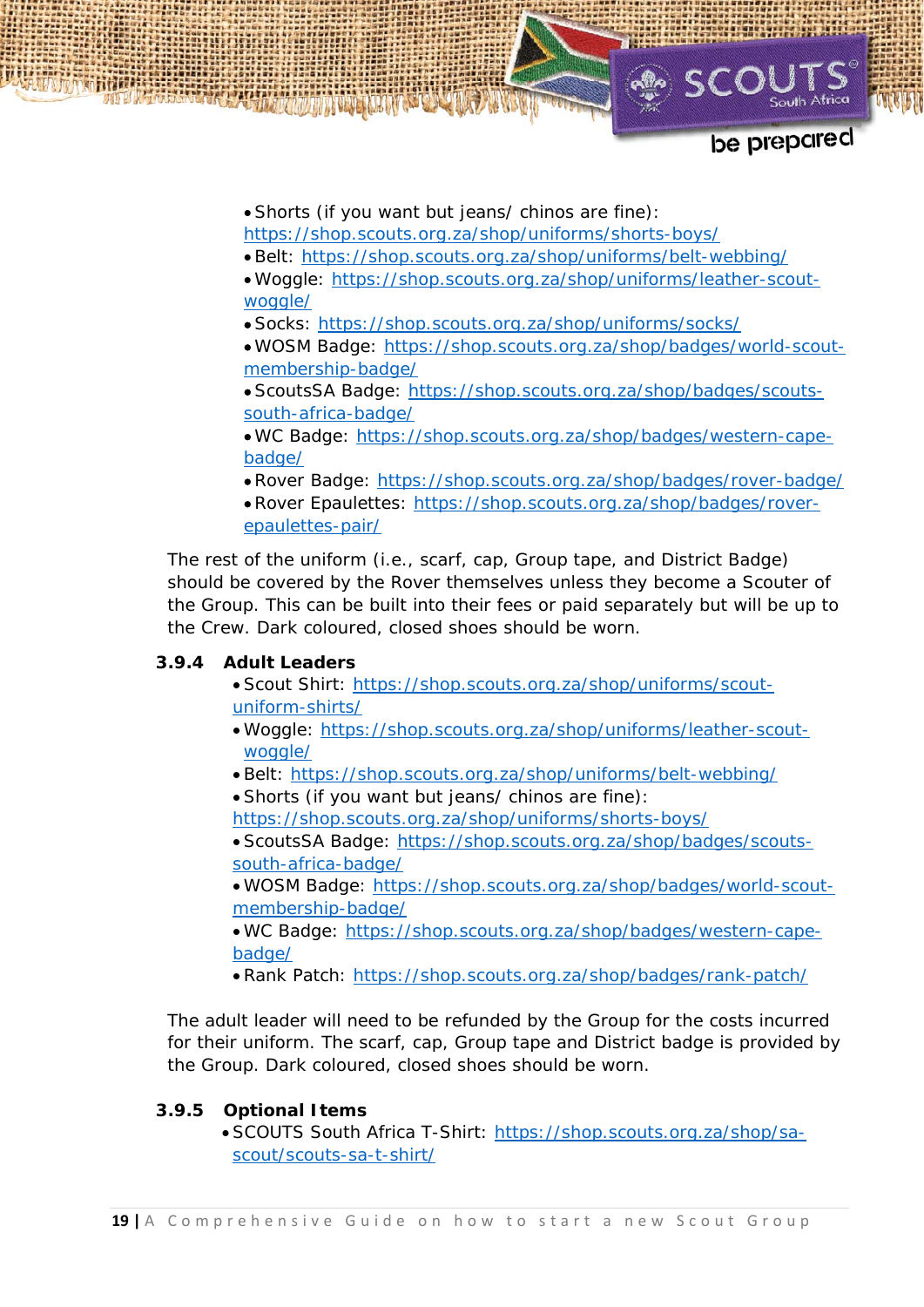

- SCOUTS South Africa Hoodie: https://shop.scouts.org.za/shop/sascout/scouts-sa-zip-hoodie/
- SCOUTS South Africa Cap: https://shop.scouts.org.za/shop/sascout/scouts-sa-cap/
- SCOUTS South Africa Buff: https://shop.scouts.org.za/shop/sascout/ssa-neckwarmer/

# **3.10 Badge Placement**

You can view the uniform badge placement for youth members here: https://scoutwiki.scouts.org.za/wiki/Uniform\_badge\_placement.



# **Adult Leader Badge Placement**